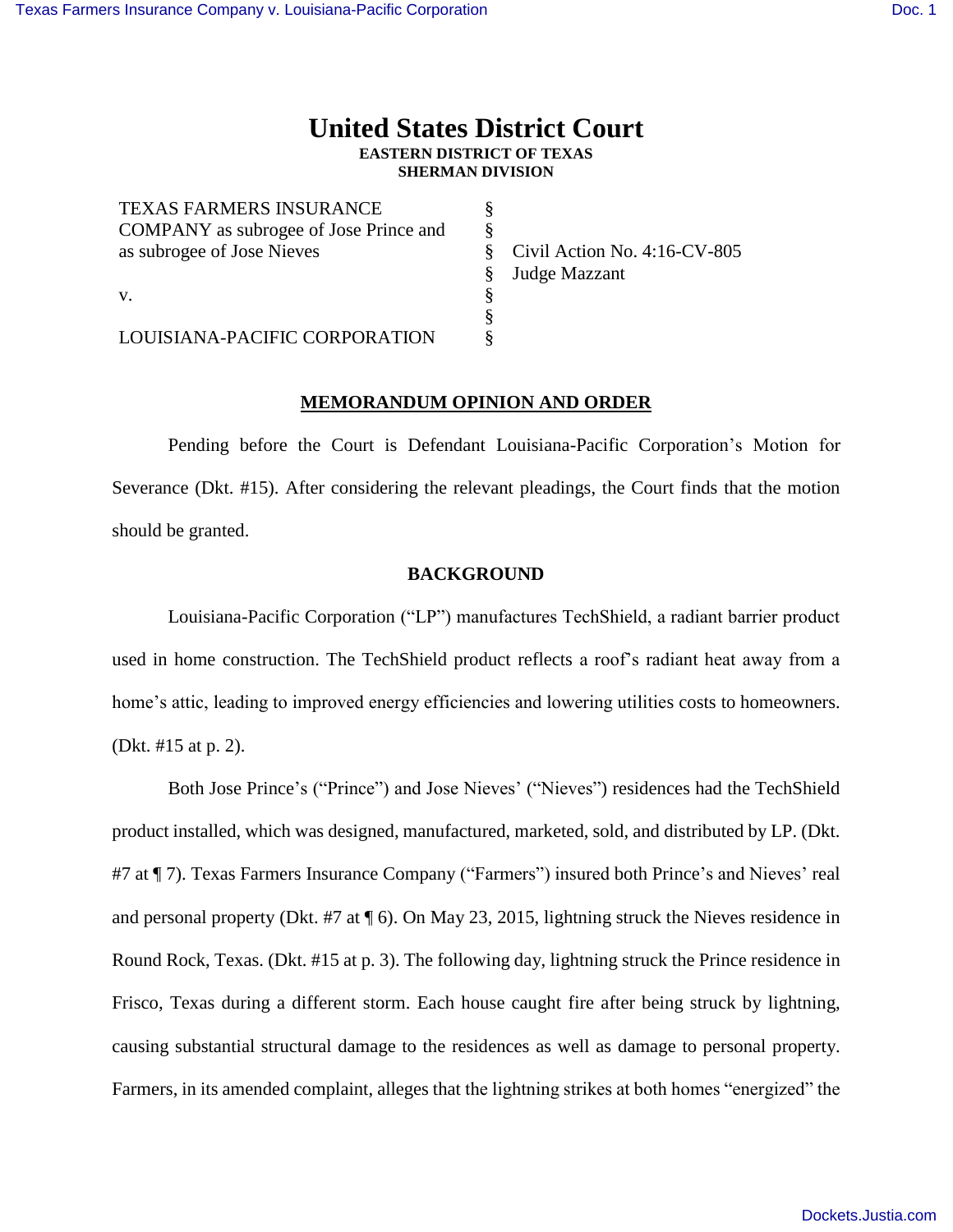TechShield radiant barrier (Dkt. #7 at ¶ 9). Farmers also alleges that TechShield caused both fires because TechShield "failed to withstand and safely dissipate the lighting induced current," and "ignited a fire" in the homes' attic space that spread by igniting "nearby combustibles" in each attic (Dkt. 16 at pp. 1–2). Therefore, Farmers claims that LP's "improper design, manufacture, and marketing" of TechShield caused the damage. As a result of the home fires, Farmers, pursuant to insurance policies it had with both Prince and Nieves, paid them \$432,477.50 and \$468,419.16, respectively (Dkt. # 16 at p. 10).

On November 22, 2016, Farmers, as subrogee of both Prince and Nieves, submitted an amended complaint alleging strict products liability, negligence, and breach of implied warranties claims to recoup damages paid to Prince and Nieves as a result of the fires. (Dkt. #16). Farmers joined its claims under Rule 18 of the Federal Rules of Civil Procedure for each independent home fire. On December 23, 2016, LP filed this Motion to Sever the two claims brought by Farmers, arguing that Rule 21 of the Federal Rules makes bringing the claims together unwarranted (Dkt. #15). LP asserts that the Court should sever the two claims because they do not arise out of the same transaction or occurrence; do not share common issues of law or fact; will require different evidence and witnesses to prove them; and joining the claims together would be costly, inefficient, and prejudicial to LP (Dkt. #15). On January 5, 2017, Farmers filed a response (Dkt. #16). On January 12, 2017, LP filed a reply (Dkt. #17).

#### **LEGAL STANDARD**

Rule 21 of the Federal Rules of Civil Procedure establishes that "[o]n motion or on its own, the court may at any time, on just terms, add or drop a party," and "[t]he court may sever any claim against a party." Fed. R. Civ. P. 21. Under Rule 21, a "district court has the discretion to sever an action if it is misjoined or might otherwise cause delay or prejudice." *Applewhite v. Reichhold*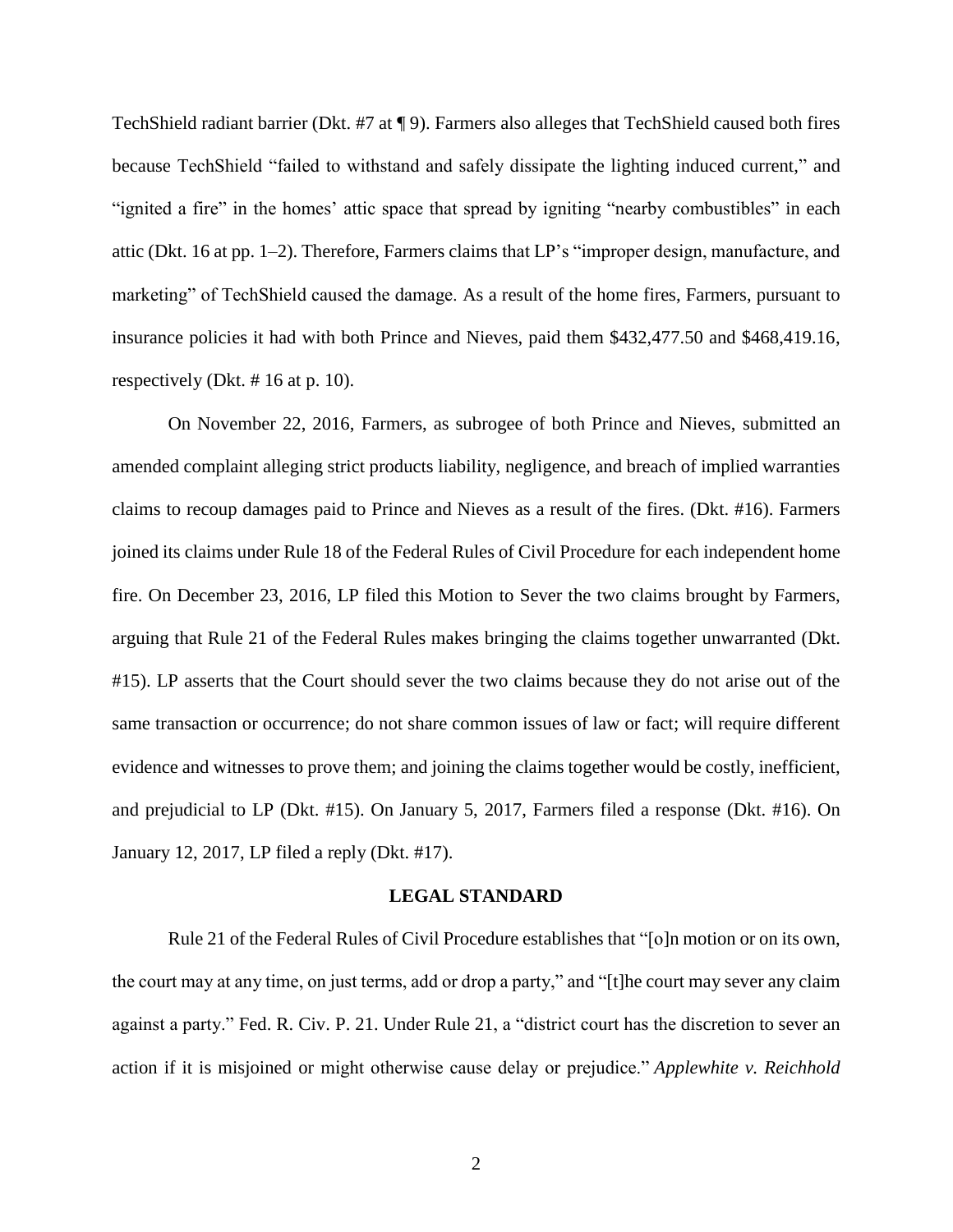*Chems.,* 67 F.3d 571, 574 (5th Cir. 1995). Trial courts have broad discretion to sever issues to be tried before it. *Brunet v. United Gas Pipeline Co.*, 15 F.3d 500, 505 (5th Cir. 1994). But courts will refuse to sever claims if "the court believes that it only will result in delay, inconvenience, or added expense." *In re Rolls Royce Corp.*, 775 F.3d 671, 680 n.40 (5th Cir. 2014).

Severance under Rule 21 creates "two separate actions or suits where previously there was but one." *U.S. v. O'Neil*, 709 F.2d 361, 368 (5th Cir. 1983). When a single claim is severed, it proceeds as a "discrete, independent action, and a court may render a final, appealable judgment in either one of the resulting actions." *Id.*

### **ANALYSIS**

Farmers properly joined the Prince and Nieves claims under Rule 18. Rule 18 is a broad joinder rule, permitting parties to "join as many claims as it has against an opposing party." Fed. R. Civ. P. 18. However, not all claims properly joined under Rule 18 should proceed to a single trial. The official commentary of Rule 18 states, "it is emphasized that amended Rule 18(a) deals only with pleading," and "a claim properly joined as a matter of pleading need not be proceeded with together with the other claims if fairness or convenience justifies separate treatment." Fed. R. Civ. P. 18: Notes of Advisory Committee of Rule – 1966 Amendment. This district recognizes that severance is "especially appropriate" if trying claims together would "confuse the jury due to legal and factual differences." *Delce v. AMTRAK*, 180 F.R.D. 316, 319 (E.D. Tex. 1998); *see* Charles Alan Wright, et al., Fed. Prac. & P. § 1583 (April 2017) ("Rule 18(a) only deals with joinder as an initial matter; the district court may decide that for convenience, or to avoid prejudice, properly joined claims should be treated separately for trial purposes."). Thus, the Court finds fairness, efficiency, jury confusion, and possibility of prejudice the primary considerations in the severance analysis.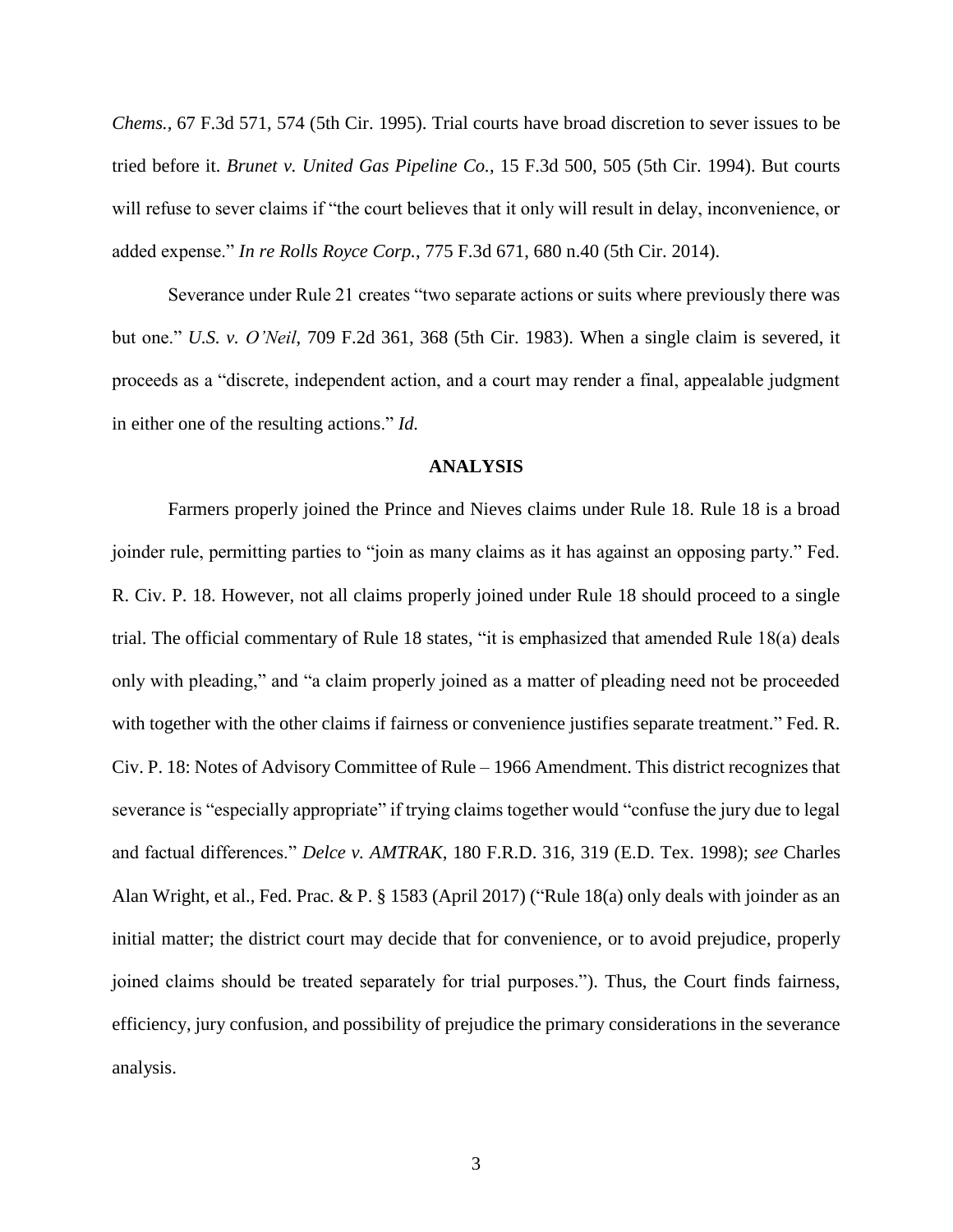Farmer argues, and the Court recognizes, that courts often utilize Rule 21 to sever claims improperly joined under Rule 20 of the Federal Rules. However, the Court may utilize Rule 20 cases in determining whether to sever properly joined Rule 18 claims. Our district has maintained that [Rule 21](https://1.next.westlaw.com/Link/Document/FullText?findType=L&pubNum=1004365&cite=USFRCPR21&originatingDoc=Ida9511ab1ef811e0aa23bccc834e9520&refType=LQ&originationContext=document&transitionType=DocumentItem&contextData=%28sc.Search%29) "should be read in conjunction with Rules 18, 19 and 20," because [Rule 21](https://1.next.westlaw.com/Link/Document/FullText?findType=L&pubNum=1004365&cite=USFRCPR21&originatingDoc=Ida9511ab1ef811e0aa23bccc834e9520&refType=LQ&originationContext=document&transitionType=DocumentItem&contextData=%28sc.Search%29) contains no standards governing its operation, but is invoked when violation of another rule occurs. *Americans for Fair Patent Use, LLC v. Sprint Nextel Corp.*, No. 2:10-CV-237-TJW, 2011 WL 98279, at \*2 (E.D. Tex. Jan. 12, 2011). And the Fifth Circuit has held that "district courts have considerable discretion to deny joinder when it would not facilitate judicial economy and when different witnesses and documentary proof would be required for plaintiff's claims." *Acevedo v. Allsup's Convenience Stores, Inc.*, 600 F.3d 516, 522 (5th Cir. 2010). Therefore, the Court finds it appropriate to utilize Rule 20 cases in determining whether to sever properly joined claims to the extent they weigh on fairness, judicial economy, and prejudice.

LP's motion for severance asserts multiple reasons as to why trying the Prince and Nieves claims together would cause unfairness, inconvenience, and prejudice to LP. First, LP asserts that vastly different witnesses and documentary proof will be necessary to adjudicate each claim. As stated above, this Court has broad discretion to sever claims when "different witnesses and documentary proof would be required" to prove each claim, and severance is appropriate if trying the claims together would "confuse the jury due to legal and factual differences." *Acevedo*, 600 F.3d at 522; *Delce*, 180 F.R.D. at 319. District courts in the Fifth Circuit have considered such factors when deciding to grant motions to sever. For example, in *Guilbeau*, the Western District of Louisiana considered a motion to sever medical patients' claims against medical product manufacturers. *See Guilbeau v. Wyeth, Inc.*, No. 09-1652, 2010 WL 2216710, at \*2 (W.D. La. May 28, 2010). The court concluded that because each plaintiff's "witnesses would necessarily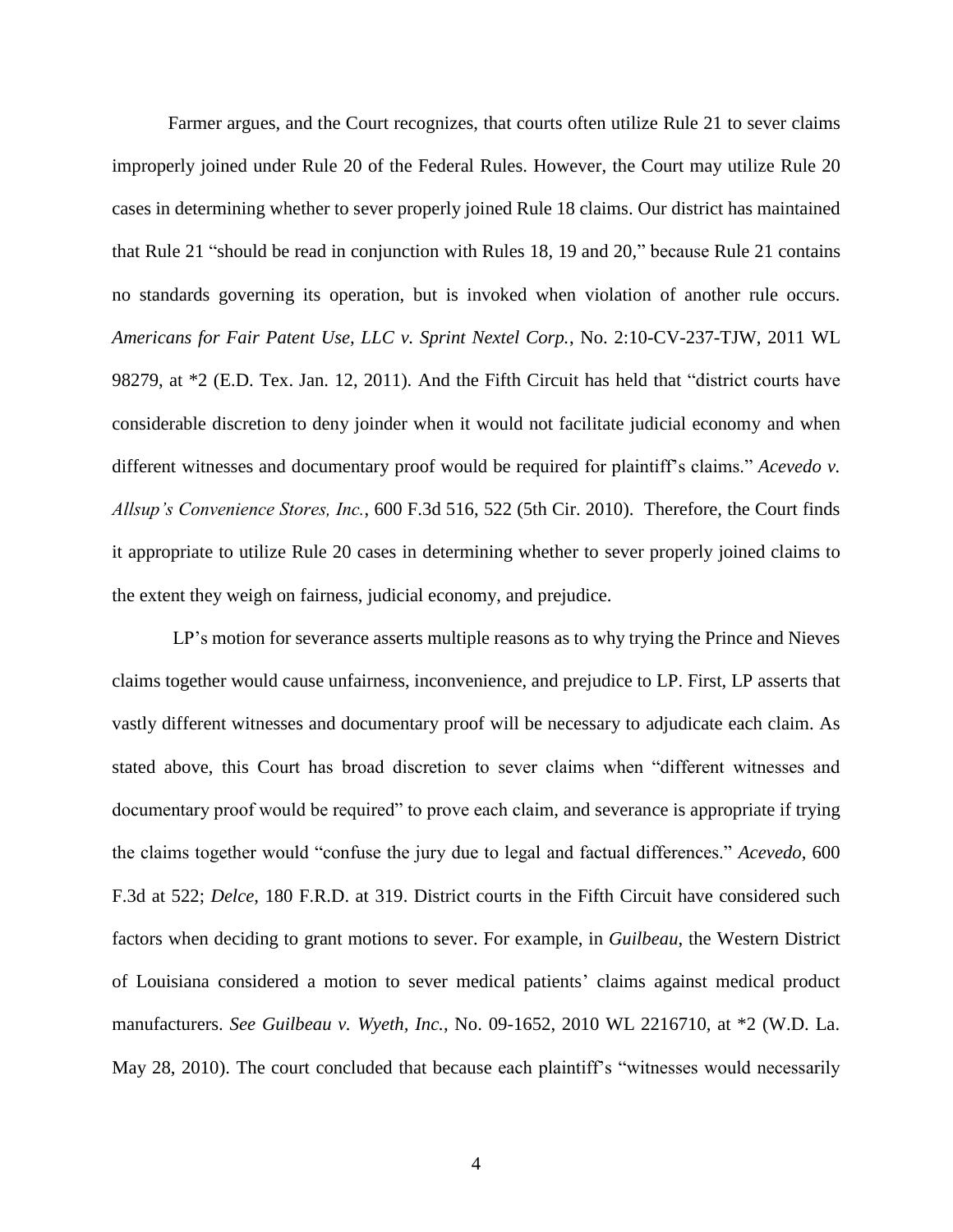include the individual plaintiff and all of his or her physicians, healthcare facility representatives and fact witnesses, undue prejudice and unnecessary jury confusion would likewise occur." *Id.*

Here, each claim will likewise involve the individual homeowner, vendors that conducted repairs to each home, investigators who examined each individual home, and other witnesses with knowledge unique to only one of the claims. For example, seven distinct companies have information unique to the Nieves claim, and ten distinct companies have information unique to the Prince claim (Dkt. #15 at p. 8). While Farmers contends that all of the witnesses in these companies are damages witnesses, the damages Prince and Nieves suffered will require entirely different calculations resulting from claim-specific testimony. If tried together, the jury would have to consider extensive testimony regarding the conditions unique to each house before the fire, the resulting structural damage unique to each house, property damage unique to each claim, as well as living expenses unique to both Prince and Nieves, which is likely to cause confusion. *Guilbeau*, 2010 WL 2216710, at \*2. Additional witnesses likely to testify in this case include: the Round Rock and Frisco Fire Departments, the cause and origin investigators who examined each house, the claims adjusters for both Prince and Nieves, as well as Prince and Nieves themselves. These witnesses will only be able to testify regarding the specific fire in which they were involved. This will result in even more technical, claim-specific testimony that the jury will have to distinguish between each claim throughout. Farmers asserts that the cause and origin expert's testimony will include "common indicators" at both fire scenes unique to radiant barrier fires generally. However, Farmers must still use its witnesses and experts to prove that TechShield was the cause in fact of each individual fire to prevail on their strict products liability and negligence claims. *See Gill v. Ethicon Inc.*, No. 00-2042, 2001 WL 36649468 (W.D. La. Aug. 1, 2001) (granting severance because other factors besides defendant's product may have caused each individual injury).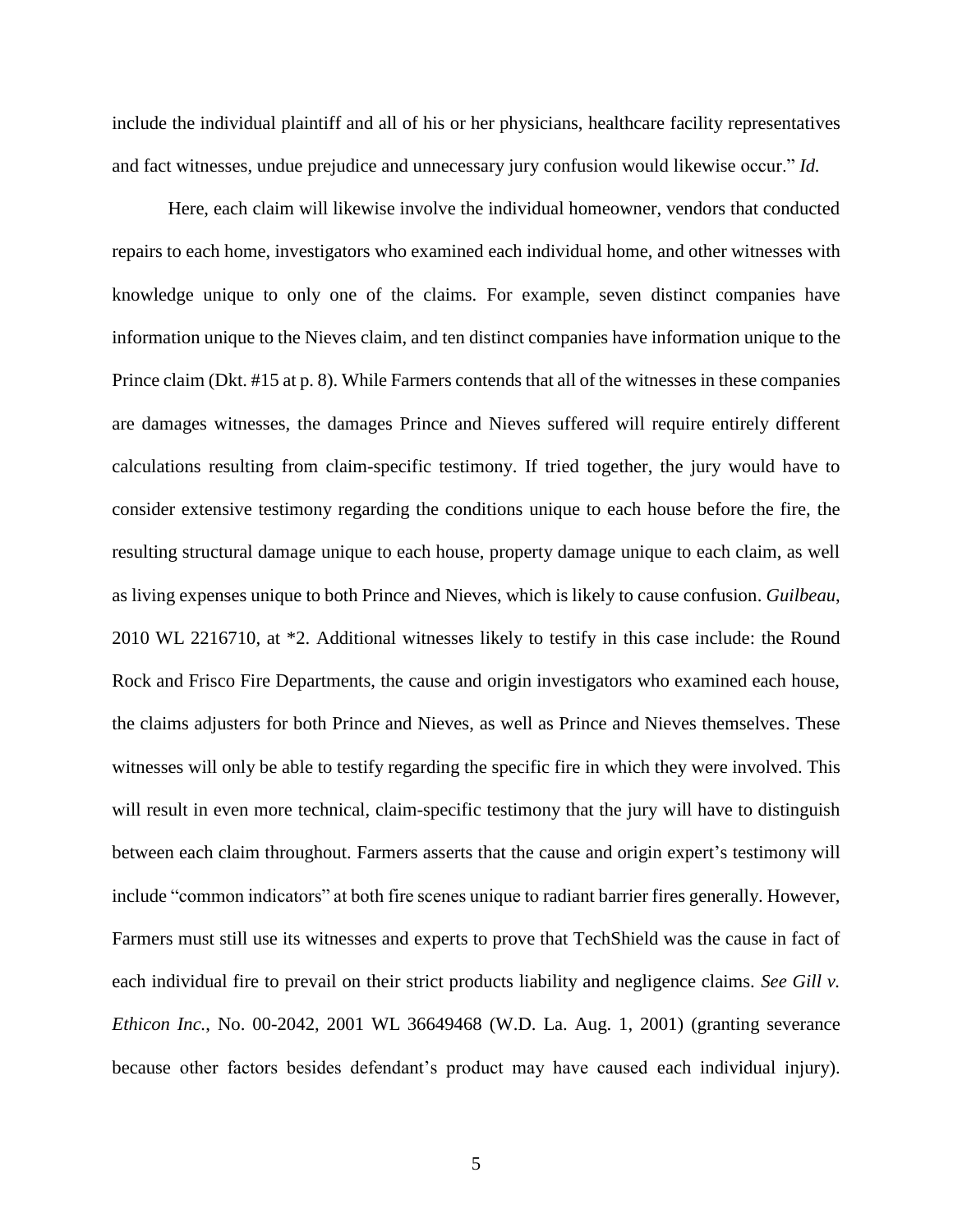Finally, the houses were constructed in different areas of Texas and nearly a decade apart from one another. This means, as LP asserts, that the parties must call different witnesses to discuss issues related to the building materials used in each house, and what relation those materials may have to the cause of each fire.

Farmers does provide witnesses that will be able to testify regarding both fires: a single engineering expert who investigated both fires, and current and former employees of LP. However, as LP correctly states, this witness testimony is likely to differ for each claim. Under circumstances where some "witnesses may be common," courts routinely sever claims when "their testimony will differ between the claims." *Jones v. Demantic Corp.*, No. 3:13-cv-1334-O, WL 12129709, at \*3 (N.D. Tex. Nov. 8, 2013). Because each claim requires a fact-intensive analysis, especially regarding the cause in fact of the fires and the resulting damages at each house, each witness will have to testify about causation and damages as they relate to the specific fire of which they have knowledge.

In addition to the varying witnesses that will necessarily have to testify regarding each claim, a large amount of documentary evidence will be unique to each claim. For example, fire department incident reports, lightning reports, insurance policies, blueprints, and photographic evidence will be unique to each fire and to each house (Dkt. #15 at p. 9). While Farmers argues that they will be seeking and relying on the same evidence to prove their strict products liability claims, the only source of that evidence is LP itself. As other federal courts have held in products liability cases, "while much of the [defendant]-related witnesses and documents . . . will overlap between plaintiff's claims, none of the witnesses and documents related to the plaintiff's individualized circumstances will overlap." *Boles v. Eli Lilly and Co.*, No. 1:15-cv-00351-JMS-DKL, 2015 WL 6132478, at \*9 (S.D. Ind. Oct. 19, 2015). Presenting "varied facts" for each claim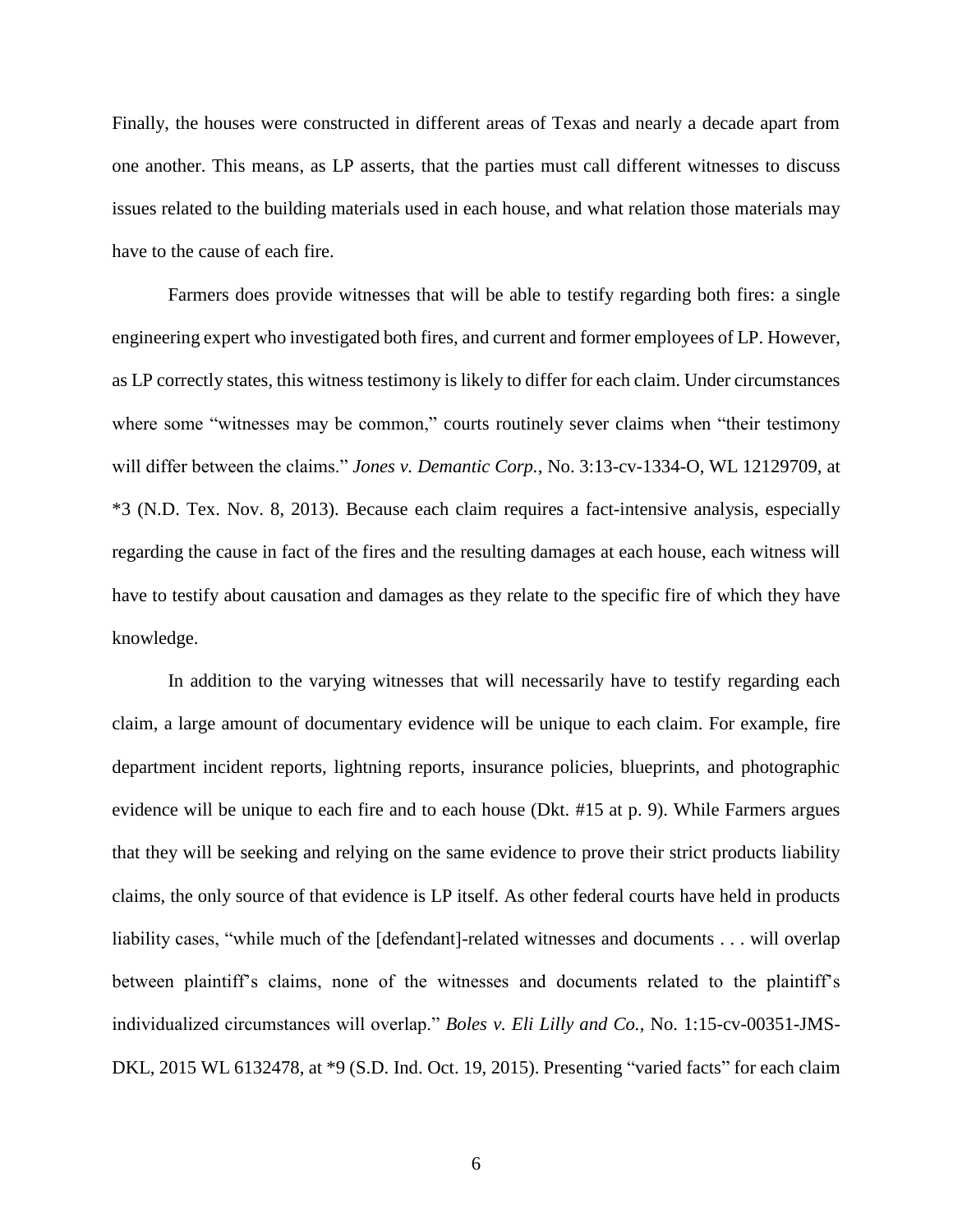will "cause confusion and outweigh any benefit received from the judicial economy of solving a few common questions." *McGrew v. Howmedica Osteonics Corp.*, No. 14-cv-430-SMY-PMF, 2015 WL 159367, at \*3 (S.D. Ill. Jan. 13, 2015).

Prejudice considerations also weigh in favor of severance. When determining whether to sever claims, district courts in the Fifth Circuit have found prejudice when a single defendant must defend against "multiple claims, with different factual scenarios, in one trial." *See Rohr v. Metro Ins. & Cas. Co.*, No. 06-10511, 2007 WL 163037 (E.D. La. Jan. 17, 2007) (finding defendant would be prejudiced if claims tried together, because plaintiff must prove "the particulars" of each claim, "the condition of the property before" the accident, "the cause of the damage," "and the extent of the damage"). As in *Rohr*, LP would be prejudiced if it were forced to defend against both of Farmers claims together. Defending against these two claims in one trial is prejudicial to LP, because Farmers must prove "the particulars" of each claim. *Id.* at \*3. This includes the condition of the houses before the accidents, the causes of the fires, and the extent of the resulting damages incurred by Prince and Nieves. The court in *Rohr* also noted that any "conservation of judicial resources" are "outweighed by the burden imposed" on the defendant because "each property owner is uniquely situated." *Id.* Here, Prince and Nieves are "uniquely situated," such that the burden imposed on LP in simultaneously defending against each claim outweighs any conservation of judicial resources. *See id.* Furthermore, Farmers admits that they may not use "the cause of the fire at the Prince house to demonstrate the cause of the fire at the Nieves house" (Dkt. #16 at p. 12). But if the jury must evaluate whether TechShield was the cause of the Prince fire without taking into consideration that the Nieves house also had TechShield and caught fire, it will further confuse the jury.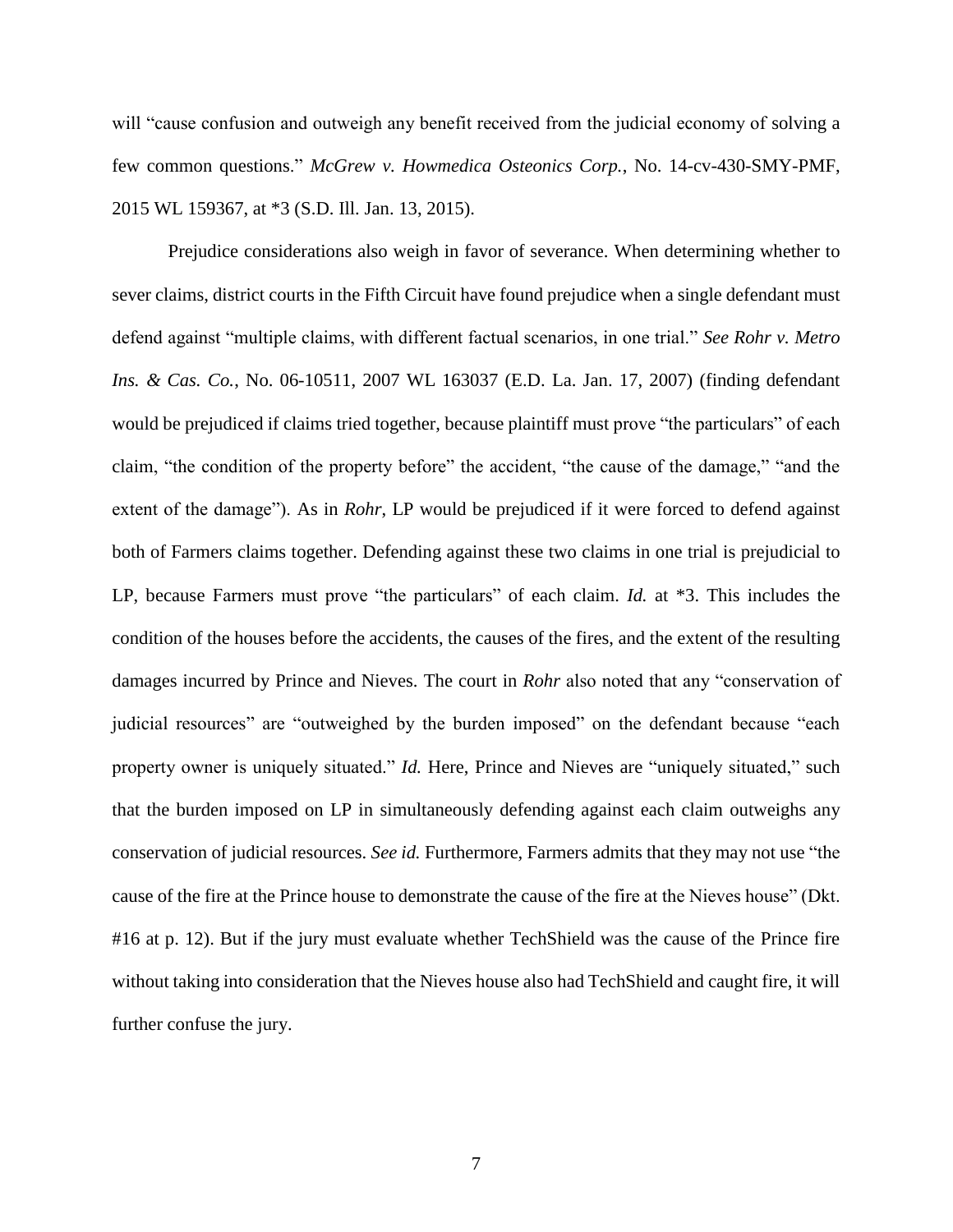Furthermore, Farmers' claims are partly based on how TechShield interacted with "nearby combustibles" at each house. This provides another wrinkle in Farmers' causation argument that must be analyzed on a claim-specific basis, which prejudices LP by having to defend against separate, particularized causation arguments in a single trial. *Rohr*, 2007 WL 163037 at \*3. If one claim's causation argument is stronger than the other, the other claim may receive an improper benefit by association with the stronger claim. Also, TechShield was installed in the Nieves house before 2010, when LP first received notice of a possible connection between lightning and TechShield, which could also be confusing and prejudicial. This is because, as Farmers alleges in their complaint, whether LP "knew or should have known" of alleged defects in TechShield is a key issue in the case (Dkt. #7 at p. 5; Dkt. #16 at p. 10). Defending against another issue that is specific and particularized to each claim in one trial adds to the prejudice against LP. Because the TechShield in Nieves' house was installed before LP was aware of a connection between TechShield and lightning, LP must put on unique defenses to each claim regarding whether they "knew or should have known" of defects in TechShield. Farmers' argument that LP "knew or should have known" of a defect will be stronger with regard to the Prince claim, because the TechShield in Prince's house was manufactured after LP received notice.

In sum, there are multiple issues that are unique to each claim Farmers brings, especially as it pertains to causation, damages, and whether LP "knew or should have known" of defects in TechShield. Defending against multiple issues that are unique to each claim in a single trial setting is both prejudicial to LP, and confusing to the jury. Therefore, principles of fairness and equity weigh in favor of severance.

Farmers alleges that severing the claims would cause more prejudice to them as opposed to LP, because they would be "forced to litigate these common issues of law and fact on multiple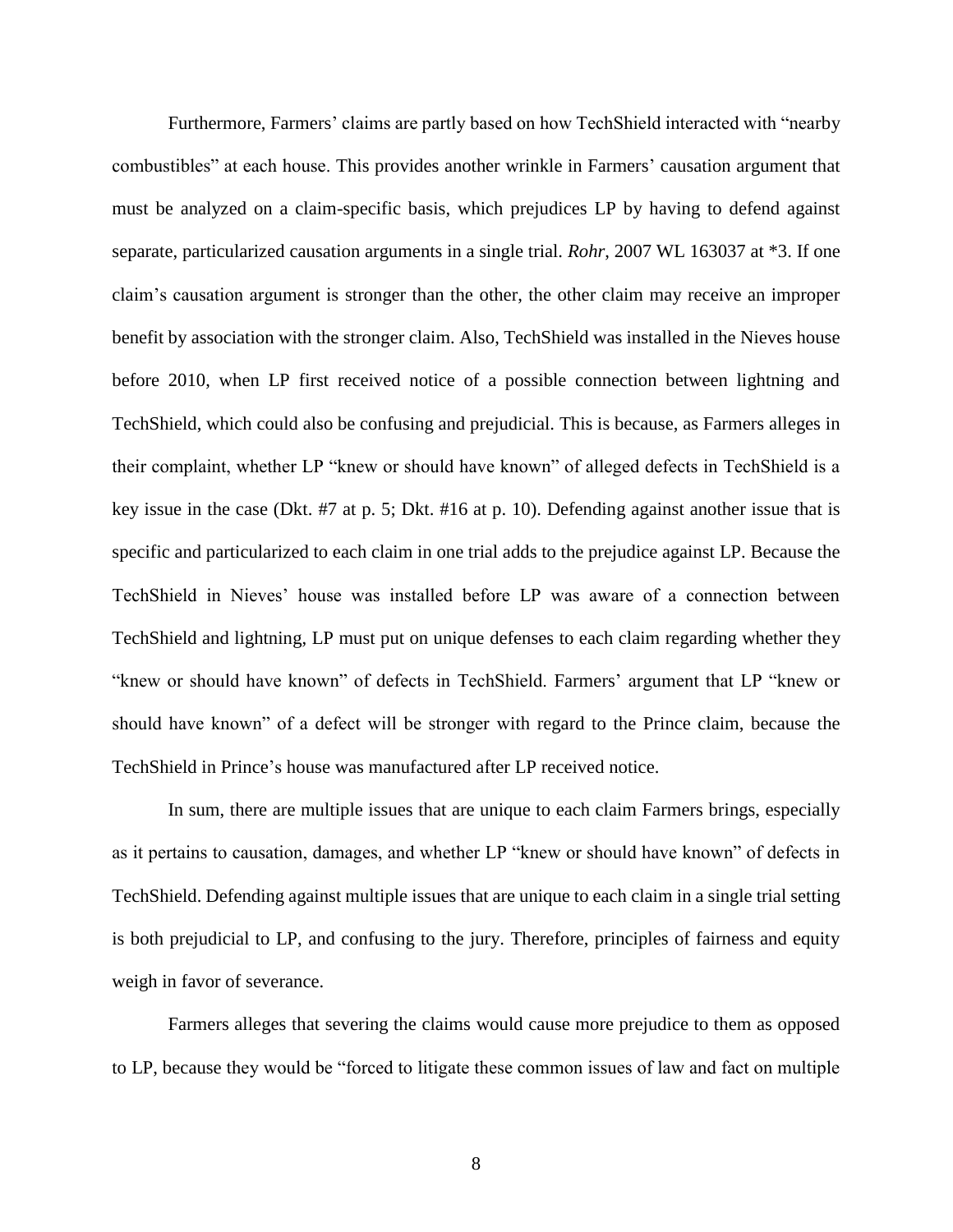fronts" (Dkt. #16 at p. 14). They also claim that "increased costs and inefficiencies" would result from "multiple lawsuits spread out among different federal courts in the State of Texas," due to discovery issues, and the possibility of "inconsistent rulings and adjudication of claims." (Dkt. #16 at p. 11). However, as discussed above, only one source of discovery holds the evidence that Farmers alleges would be burdensome to conduct twice, and that is LP itself. This is not enough to deny severance. *Boles*, 2015 WL 6132478, at \*9; *McGrew*, 2015 WL 159367, at \*3. Also, this case is unlike other severance cases where the defendant seeks to sever multiple claims among different parties that would result in a number of new cases spread throughout the country. If such were the case, Farmers' judicial efficiency arguments would have more merit. *See Knapper v. Safety Kleen Systems, Inc.*, No. 9:08-CV-84-TH, 2009 WL 909479 (E.D. Tex. Apr. 3, 2009) (denying severance where severance would result in suits against eight separate defendants that would take place in six different district courts). Instead, this is merely severance of a single claim. Furthermore, because LP has not filed a motion to transfer venue, and because adjudicating products liability and negligence claims is inherently fact specific, Farmers' fears of inconsistent rulings and adjudication of claims are premature.

#### **CONCLUSION**

The Court finds severance under Rule 21 appropriate because trying Farmers' claims together would confuse the jury and cause prejudice to LP. The prejudice and confusion outweighs the relatively minor benefit of trying the two claims together for judicial economy.

It is therefore **ORDERED** that LP's Motion for Severance (Dkt. #15) is hereby **GRANTED** and that the claims pertaining to subrogor Jose Prince and subrogor Jose Nieves be **SEVERED** into separate causes of action. Plaintiff shall pay the filing fee for this case within

9